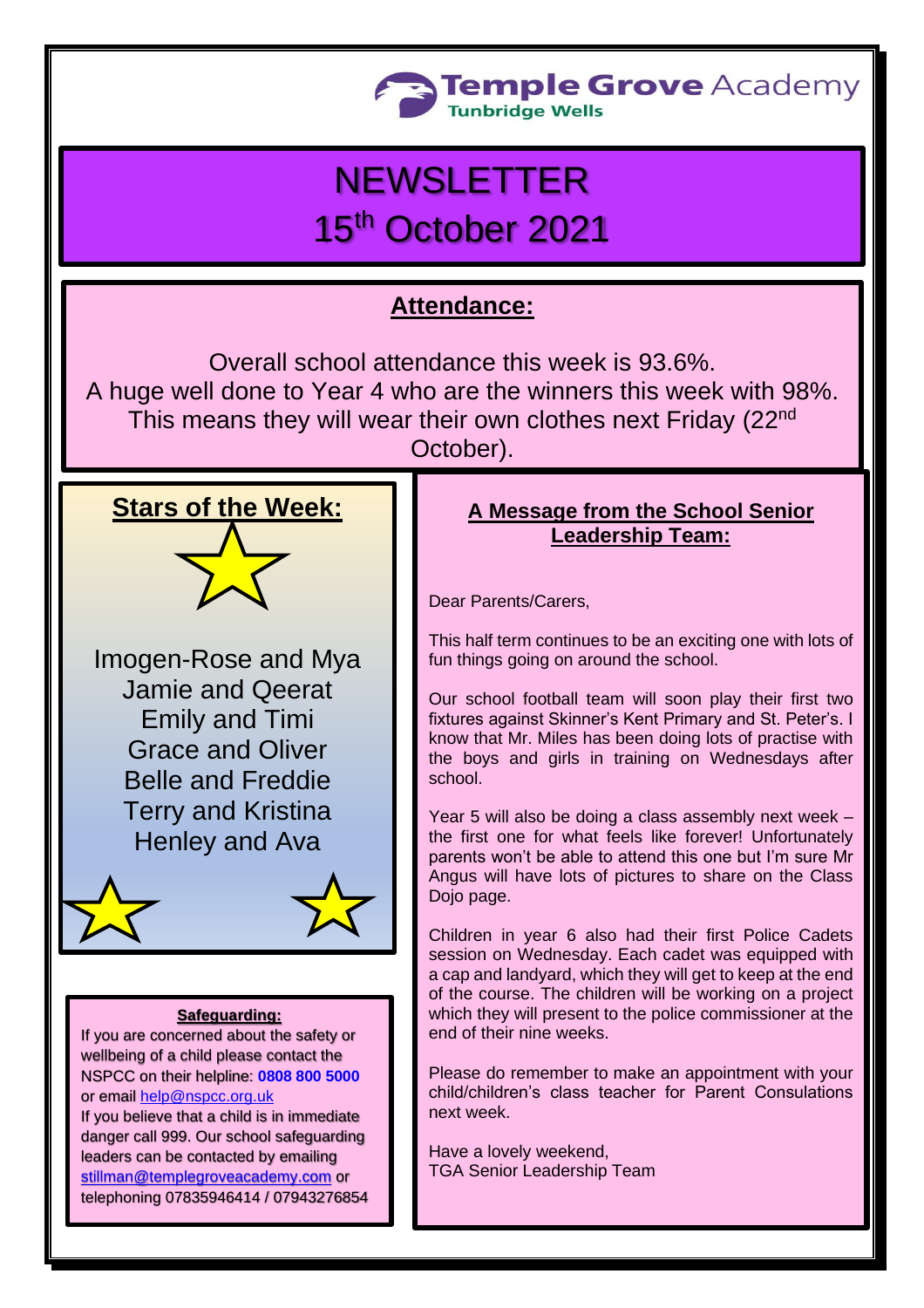

#### Drop in for parents and carers of children/young people with Autistic Spectrum Condition



(Your child/young person does not need to have a diagnosis)

These sessions will enable you to

- meet professionals who may be able to support you and your child. These may include a Specialist Teacher, a representative from the Kent Autistic Trust, a representative from IASK (Information, Advice and Support Kent), Early Help, Space 2 Be Me and other local organisations;
- ask questions and learn more about the support and information you can access through a range of services and recommended reading;
- consider your next steps;
- refreshments will be available

| <b>Town sessions</b>                                       | <b>Rural sessions</b>                            |
|------------------------------------------------------------|--------------------------------------------------|
| Held at Sunrise Children's Centre, London Road.            | Held at Sunshine Room, Cranbrook Primary School, |
| Southborough TN4 0RJ (please wear face covering in centre) | Carriers Road, Cranbrook TN17 3JZ                |
| Tuesday 21 September 2021 - 1.00pm to 3.00pm               | Monday 15 November 2021 - 1.00pm to 3.00pm       |
| Tuesday 11 January 2022 - 1.00pm to 3.00pm                 | Monday 21 March 2022 - 1.00pm to 3.00pm          |
| Tuesday 3 May 2022 $-$ 1.00pm to 3.00pm                    | Monday 27 June 2022 – 1.00pm to 3.00pm           |

Please call Julie Goodfellow 01892 502466 or email Julie.goodfellow@stlsoutreach.org.uk if you have any queries

### **Forest School:**

Next week:

Tuesday 19<sup>th</sup> October - Year 1 Class Wednesday 20<sup>th</sup> October – Reception Class



Thank you to all parents and children for your incredible support raising money for Stand Up To Cancer. In total we raised a fantastic £141.